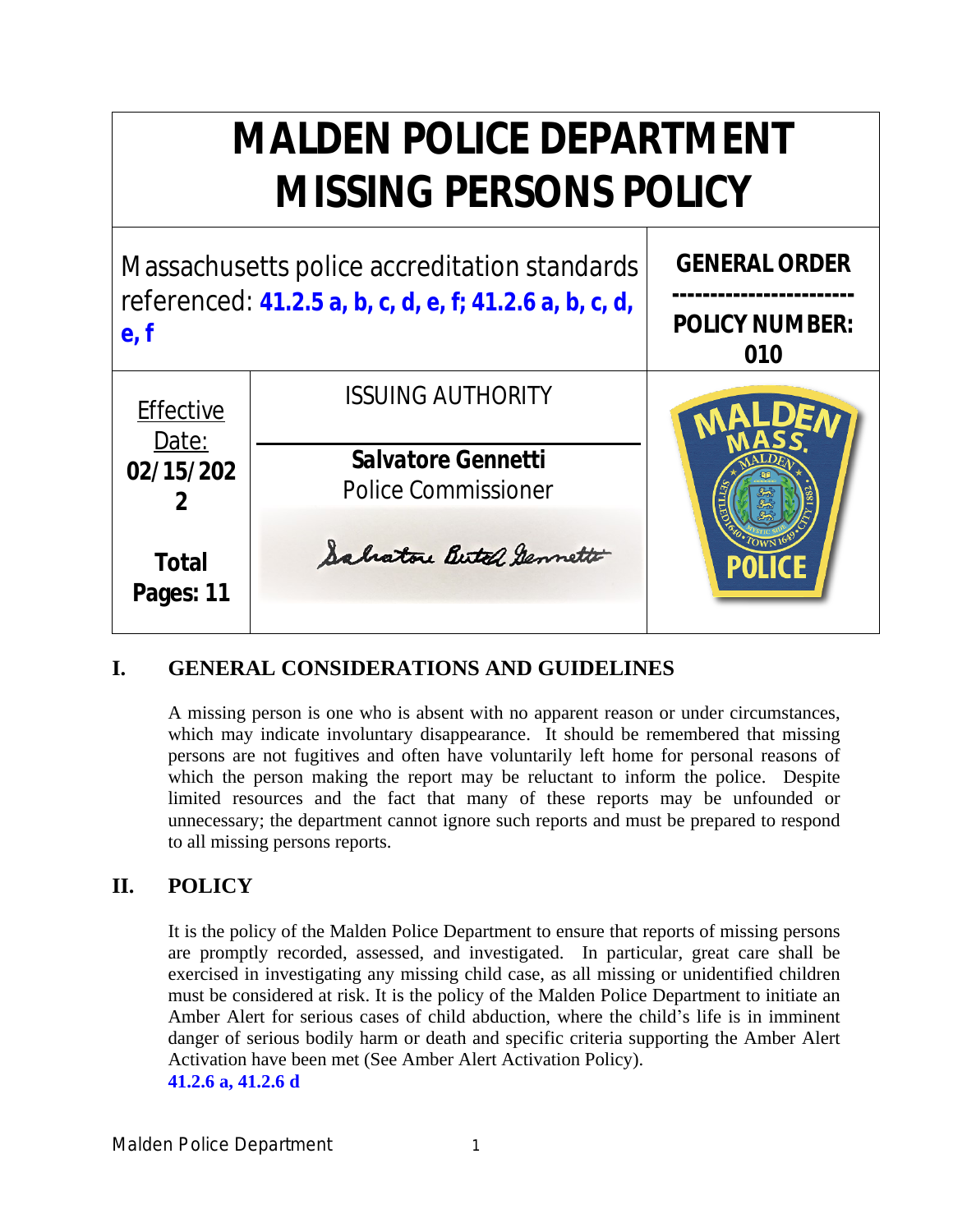#### **III. PROCEDURES**

#### **A. Initial Report/Preliminary Investigation**

- 1. Initial Report
	- a. When a person (adult or juvenile) is reported missing, the following information shall be taken in person: **41.2.5 a, 41.2.6 e**
		- i. A description of the missing person (adult or juvenile), including the name, age, sex, physical description and description of clothing; **41.2.5 a, 41.2.6 e**
		- ii. Time and place at which the person was last seen, the names and relationships of anyone who may be with the person, and any likely destination;
		- iii. Details regarding any known mental, emotional or physical impairment of the missing person and whether [s]he requires any medications; if medications are required, the type, frequency, and last administration should be ascertained, if possible;
		- iv. The name and address of the person making the report and his/her relationship with the missing person;
		- v. The extent of any search already performed by the caller or other parties, including a list of friends, coworkers, and associates who have been contacted and a list of any who have not been reached;
		- vi. Whether the person has ever been reported missing on previous occasions;
		- vii. Other information that may be useful in locating the person (for example, particular habits or personal interests, places frequented, location of out-of-town relatives or friends, etc.) and determining whether the person is a potential victim of foul play;
		- viii. Whether the person is drug dependent (prescribed medication, or user's habit); and
		- ix. The reason for any delay in reporting the person missing.
	- b. Upon receipt of the necessary information the officer will complete the missing person supplement form and obtain a signature from the reporting party. The officer shall immediately enter this information into the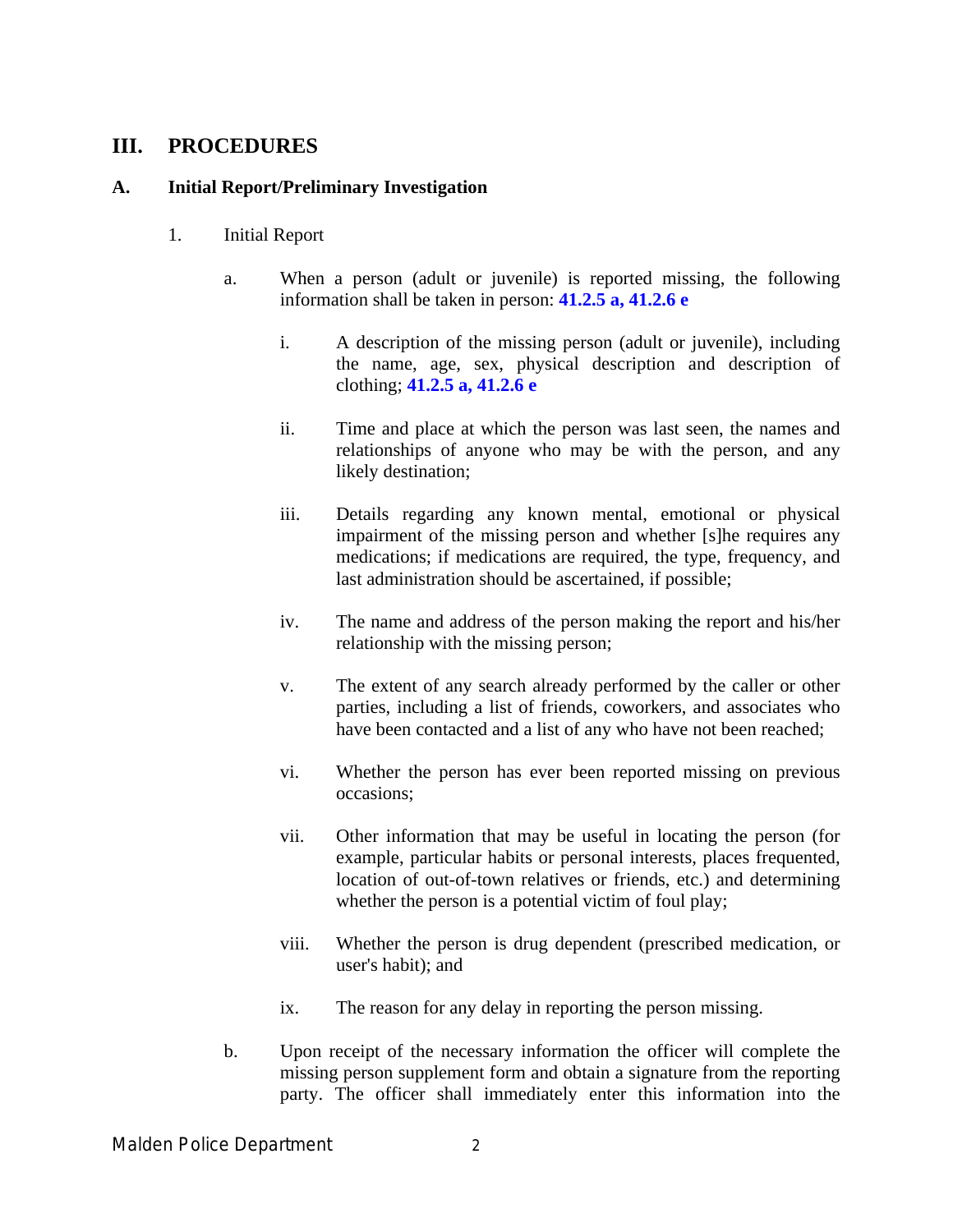CJIS/NCIC computer system, and record the NCIC and OCA numbers. **41.2.5 c 41.2.6 c**

- **c.** Upon receiving information or documentation the missing person has been located the officer shall immediately remove the information from the CJIS/NCIC computer system and record the NCIC and OCA numbers. **41.2.5 c 41.2.6 c**
- 2. The dispatcher shall broadcast to all personnel on duty the information necessary for the recognition and identification of the missing person. **41.2.5 b, 41.2.6 e**
- 3. If the responding officer determines that the aid of outside agencies or special equipment will be helpful, a request for these services shall be made after consultation with the Patrol Supervisor or Shift Supervisor. **41.2.6 b, e**
- 4. Appropriate steps, including an expanded investigation and the appropriate use of all police department and shared resources shall be utilized if the missing person, whether adult or juvenile is considered to be "*at risk*."
- 5. Individuals who are reported missing under any of the following circumstances shall be considered *at risk*:
	- $\bullet$  juveniles under the age of ten (10);
	- individuals who are of mentally impaired or of diminished capacity;
	- suicidal;
	- drug dependent including both prescription and illicit substances;
	- a potential victim of foul play or sexual exploitation;
	- involved in a life-threatening situation;
	- believed to be with others who could endanger his or her safety or welfare; or
	- is absent under circumstances inconsistent with established patterns of behavior.
- 6. In addition, where applicable, the activation of the **[Amber Alert System](file:///\\\\MPD-FS02\\Redirected%20Folders\\phopkins\\My%20Documents\\2022%20Policies\\Chelsea%20PD%20Accreditation\\2%20Investigations\\2.18%20Amber%20Alert%20Activation.doc)** shall be utilized if the Missing Person is under the age of eighteen (18), has been abducted, the child is in danger of serious bodily harm, injury or death; and there is enough descriptive information to believe an Amber Alert may help locate the child. **41.2.5 b**

# **B. Initial Reports/Investigations of Missing Juveniles**

1. In addition to the procedures outlined above in section III. A. Initial Reports/Preliminary Investigations, the following additional steps shall be taken when the missing person is under age eighteen and should be considered at-risk. **41.2.5 e, f**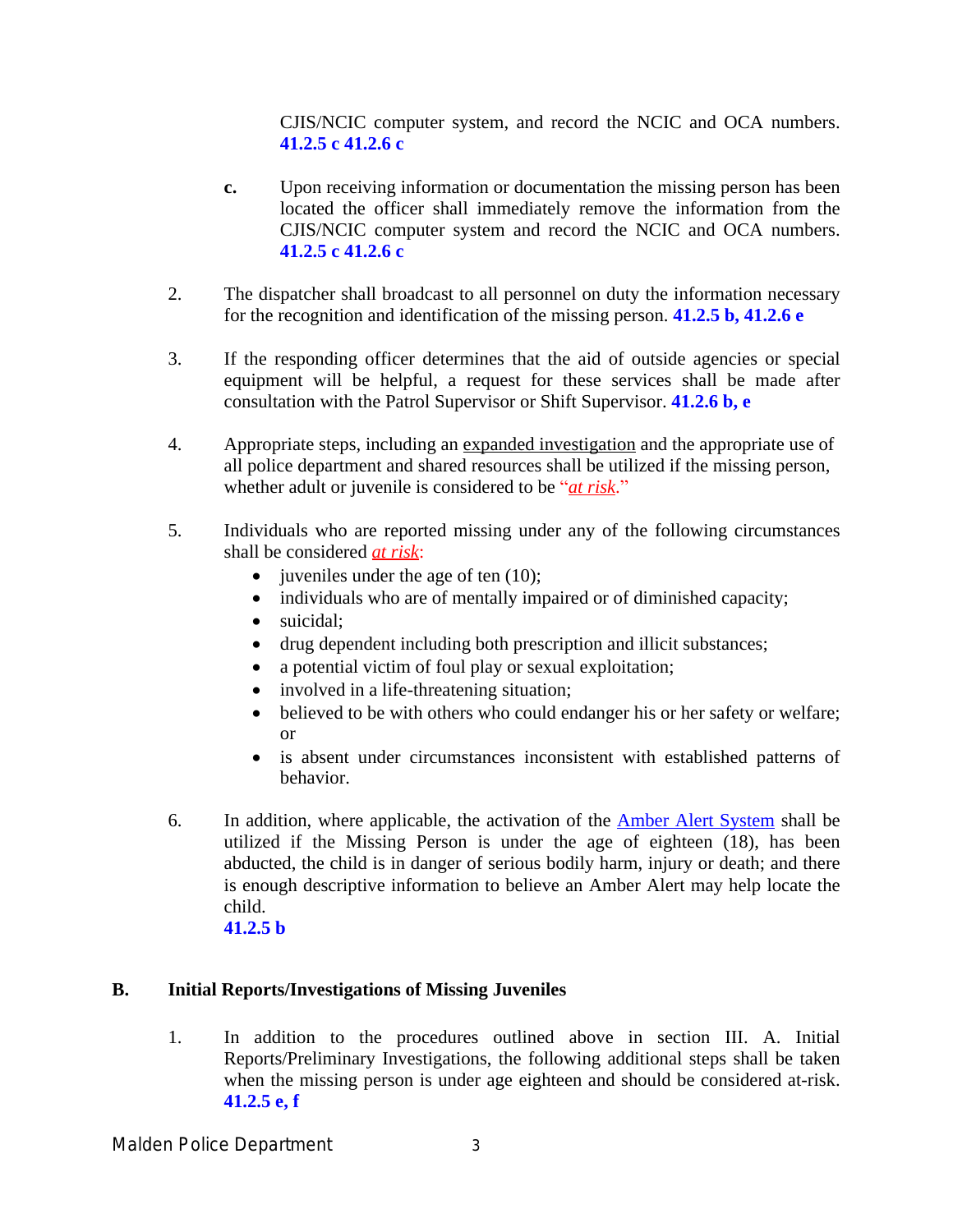- 2. The officer taking the report shall record the following information:
	- a. Whether the child's absence is a significant deviation from established patterns of behavior and cannot be explained; **41.2.6 e, f**
	- b. Whether the child may be with adults, including parents and other relatives, who may endanger the welfare of the child; and **41.2.6 e, f**
	- c. The name of the school the child attends and, if relevant, the name of the person who was supposed to pick up the child. **41.2.6 e, f**
- **3.** Massachusetts law requires that whenever a parent, guardian, or governmental unit responsible for a child reports the child missing, police officers are required to immediately enter relevant information into the central register for missing persons.<sup>i</sup> **41.2.6 b, e, f**
- 4. A cruiser shall be dispatched to the residence or other location where the report originated as soon as possible to begin the investigation. **41.2.6 e, f**
	- a. Massachusetts law requires that whenever a parent, guardian, or governmental unit responsible for a child reports the child missing, police officers are required immediately to undertake to locate the missing child.ii
	- b. A permanent record shall be made of what activity is undertaken to locate the child.
- 5. When a juvenile is reported missing from his/her residence, the officer shall attempt to obtain consent to a search of the house where the child resides and once consent is obtained a search shall be conducted.

NOTE: In order to enter private property in search of a missing person, ordinarily a search warrant is required. However, in a true emergency situation there is no need for a warrant to enter premises where the officer has reason to believe the missing person is located.iii

- 6. The last known elementary or secondary school where the child was enrolled shall be notified in accordance with Massachusetts law.iv
- 7. A check should be made of the last place the child was reportedly seen, including interviews of individuals who were present at the actual scene of the disappearance, as well as friend's houses, arcades, playgrounds, places of employment and other places frequented by the child, as well as local hospitals.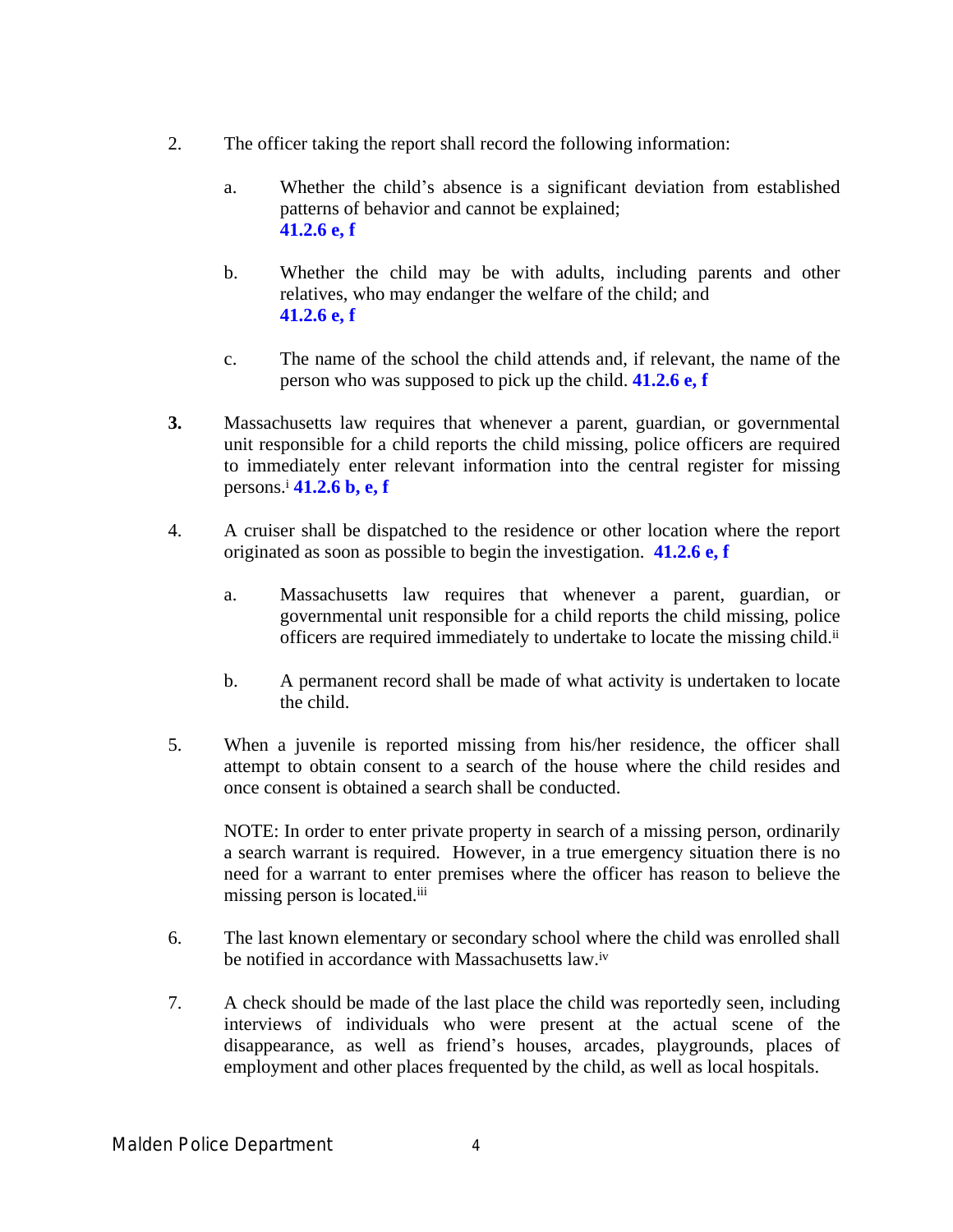8. The juvenile officer, if any, shall be notified, regardless of to whom the investigation is assigned.

#### **C. Follow-Up Investigation 41.2.5 e, 41.2.6 e, f**

- 1. The investigating officer should interview the person who initiated the report to verify information already available and to obtain further facts which may be helpful.
- 2. PHOTOGRAPHS: The investigating officer shall obtain a photograph of the missing person, if one has not been previously obtained. The photo and description should be posted and distributed to all uniform patrol and plain clothes officers to ensure all officers have information needed for missing person recovery.
- 3. In all cases of a missing person, regardless of age, the investigating officer shall request from a family member or next of kin of the missing person:
	- a. Written authorization for the release of medical and dental records,  $\theta$  as well as a copy of such records; (see attachment for sample release form) and
	- b. A copy of the missing person's fingerprints, if available.
- 4. Where appropriate, police records should be consulted for any further information about the missing person.
- 5. The District Attorney's office and the State Police Missing Persons Clearing House should be notified in any case in which their resources may be helpful. **41.2.6 c**
- 6. In any case where it appears that the missing person may not be found locally or within a reasonable amount of time, the investigating officer shall order notification of the following agencies and data bases, if not previously notified: LEAPS/CJIS, NCIC, and OCA. In cases of apparent stranger abductions, the FBI should be contacted. **41.2.6 c**
- 7. MEDIA NOTIFICATION: Notification of the general public through any of the news media can be valuable in locating a missing person. A decision to use the media shall be made after approval by the Chief of Police and consultation with the family of the missing person.
- 8. CONTACT WITH REPORTING PARTY: Investigators assigned to a missing person case should maintain contact with the family members and/or the reporting party. An initial follow-up report shall be filed within 10 days of the filing of the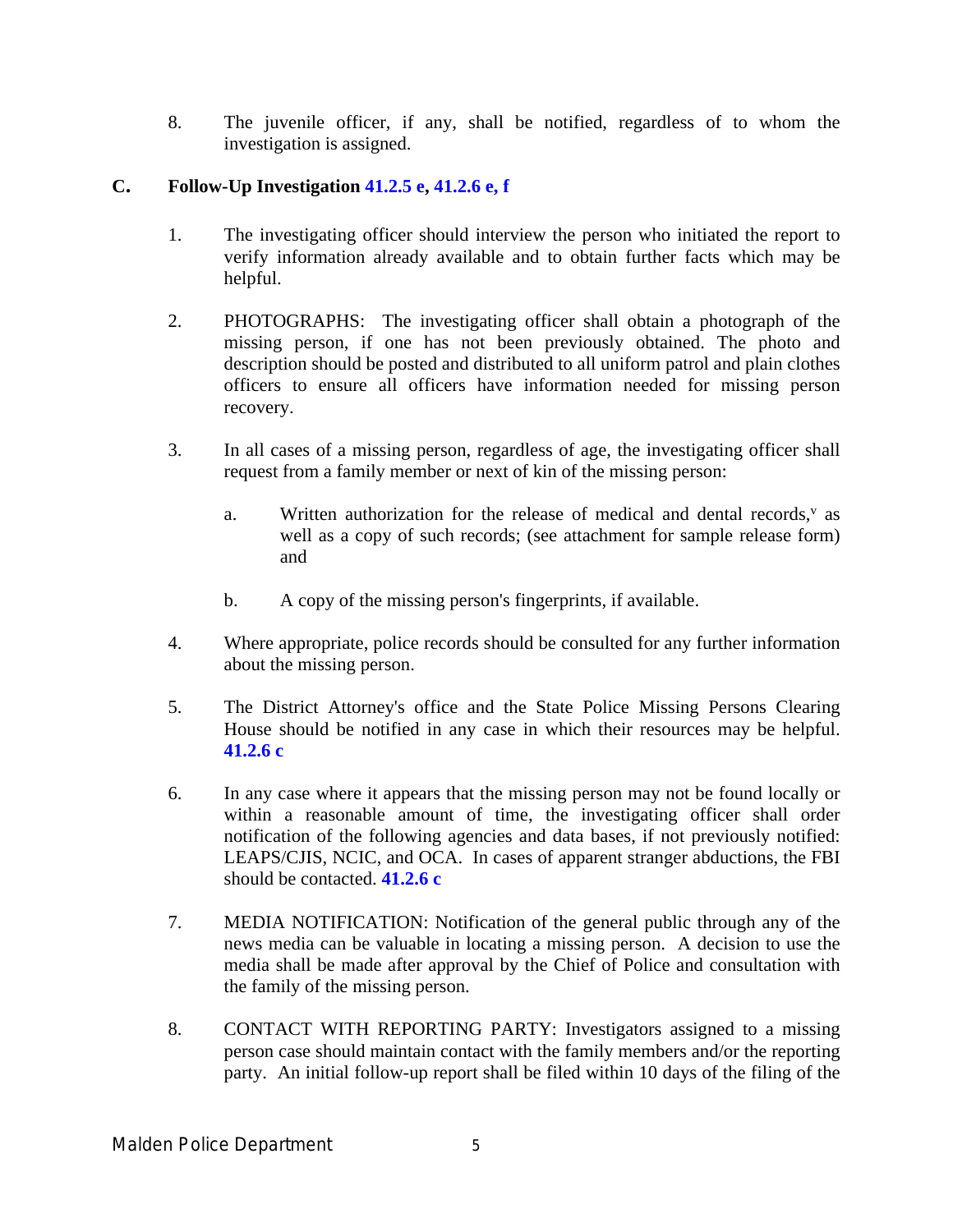missing person report, with additional reports on the status of the investigation filed at least every thirty (30) days as long as the case remains open. **41.2.5 d**

#### **D. Special Considerations - Missing Juveniles 41.2.5 f, 41.2.6 f**

#### **1***.* **Voluntarily Missing (Run Away) Juveniles**

- a. A voluntarily missing case investigation focuses on the family, friends, school, and lifestyle of the missing juvenile.
- b. In determining whether a juvenile is voluntarily missing, officers should consider whether the juvenile took any items to which [s]he has a particular sentimental attachment.
- c. Other units in the department and nearby jurisdictions should be informed of the case and provided with pictures of the missing juvenile.
- d. The officer should instruct the parent(s) to secure a *Child Requiring Assistance* (CRA) order from the juvenile court as soon as possible to aid in the recovery of the juvenile.
- e. Any indication of neglect or abuse in the family should be considered, and upon recovery of the missing juvenile, appropriate follow-up action shall be taken by the investigating officer where appropriate, including filing a neglect and abuse report with the *Department of Children & Families* (DCF). vi

#### *2.* **Parental Kidnapping**

- a. A non-custodial parental kidnapping case requires a thorough investigation as the abducting parent is in violation of the law, and the juvenile abducted by a parent may be in serious danger.<sup>vii</sup> The investigation focuses on the abductor parent, his/her friends and relatives, and on the needs of the juvenile for public care.
- b. A thorough check of bank records, employment, labor unions, and credit bureaus should be made in an attempt to locate the abductor.
- c. If friends or relatives are thought to be in contact with the abductor through the mail, the postal inspector's office may be asked to place a "cover" on that individual's mail.
- d. When sufficient supporting data is provided, criminal charges should be filed against the abductor parent and an arrest warrant obtained. The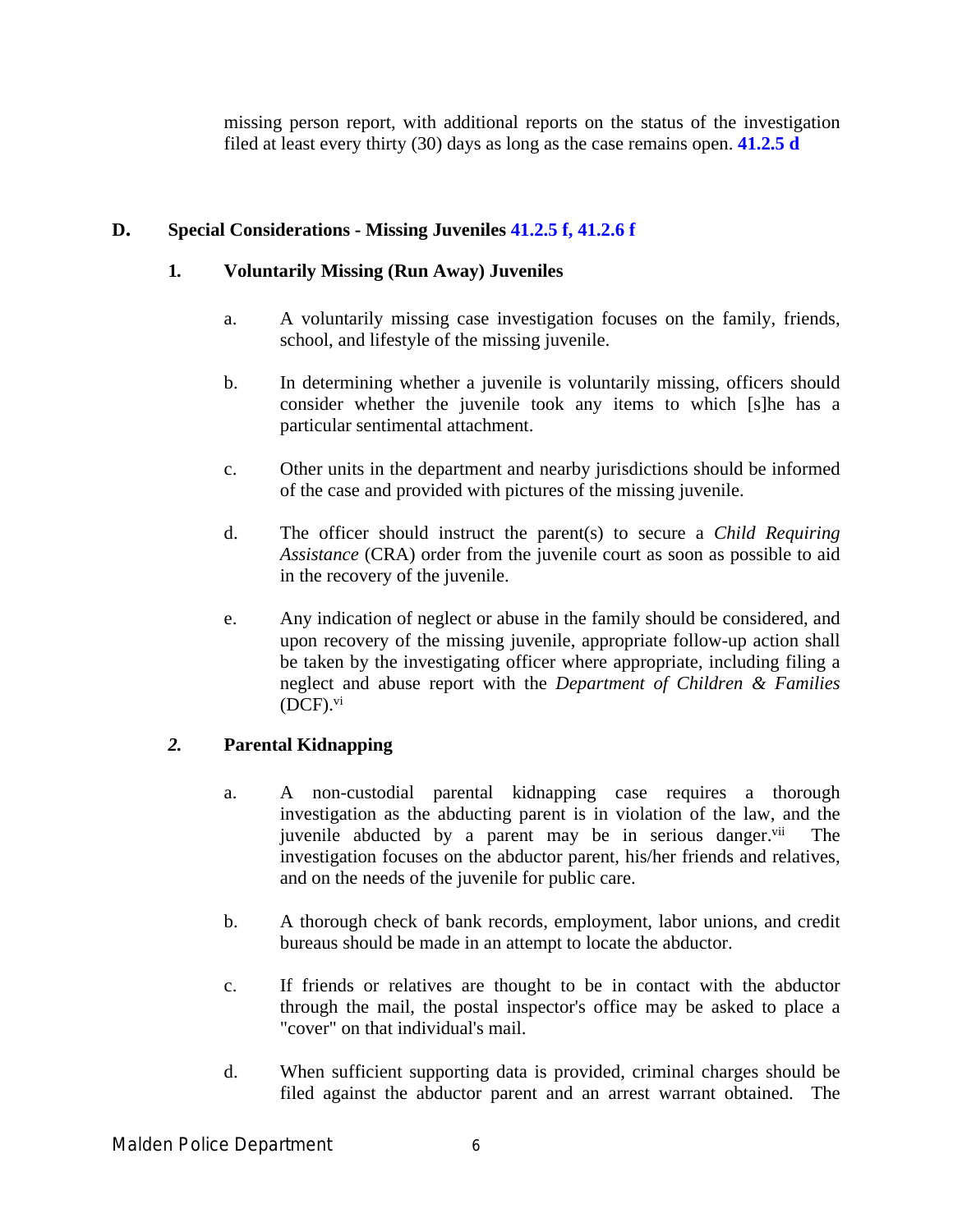District Attorney's office should be notified in non-custodial parental kidnapping cases to expedite court procedures. In certain cases, the District Attorney's office may seek a Federal Unlawful Flight to Avoid Prosecution Warrant through the United States Attorney's office.

#### **3. Abduction of Juvenile**

- a. Stranger abduction cases require special considerations that the juvenile be considered at-risk and in extreme danger and therefore every available resource of the department shall be utilized to find the juvenile and ensure his/her safety. **41.2.5 f**
- b. A command post should be set up away from the juvenile's home. An officer should be stationed at the house to maintain communication between the command post and the parents.
- c. The District Attorney's office and State Police Missing Persons Unit should be notified in all stranger abduction cases. The FBI should also be informed of the abduction.

#### **4. Juveniles Missing for Unknown Reasons**

a. Juveniles missing for unknown reasons shall be assumed to be kidnapped and investigated aggressively.

#### **E. Special Considerations – Alzheimer's disease**

- 1. When a person with Alzheimer's is reported missing, an investigation shall be initiated immediately as such persons are considered at risk. **41.2.5 f**
- 2. The officer taking the missing person report shall telephone *Safe Return* at 1-800- 572-1122*. Safe Return* is a national Alzheimer registry available to law enforcement to help resolve lost elder cases. The Alzheimer's Association operates *Safe Return* twenty-four hours per day. It will issue a Fax Alert to area police departments, hospitals, shelters and elder service agencies and will follow up with the missing person's caregivers. The investigating officer shall notify *Safe Return* when the person is located.
- 3. Patrol officers shall periodically recheck the area where the person was last seen. These individuals are usually found within a mile or two from where they disappeared. They will usually not respond to shouts nor will they cry out for help.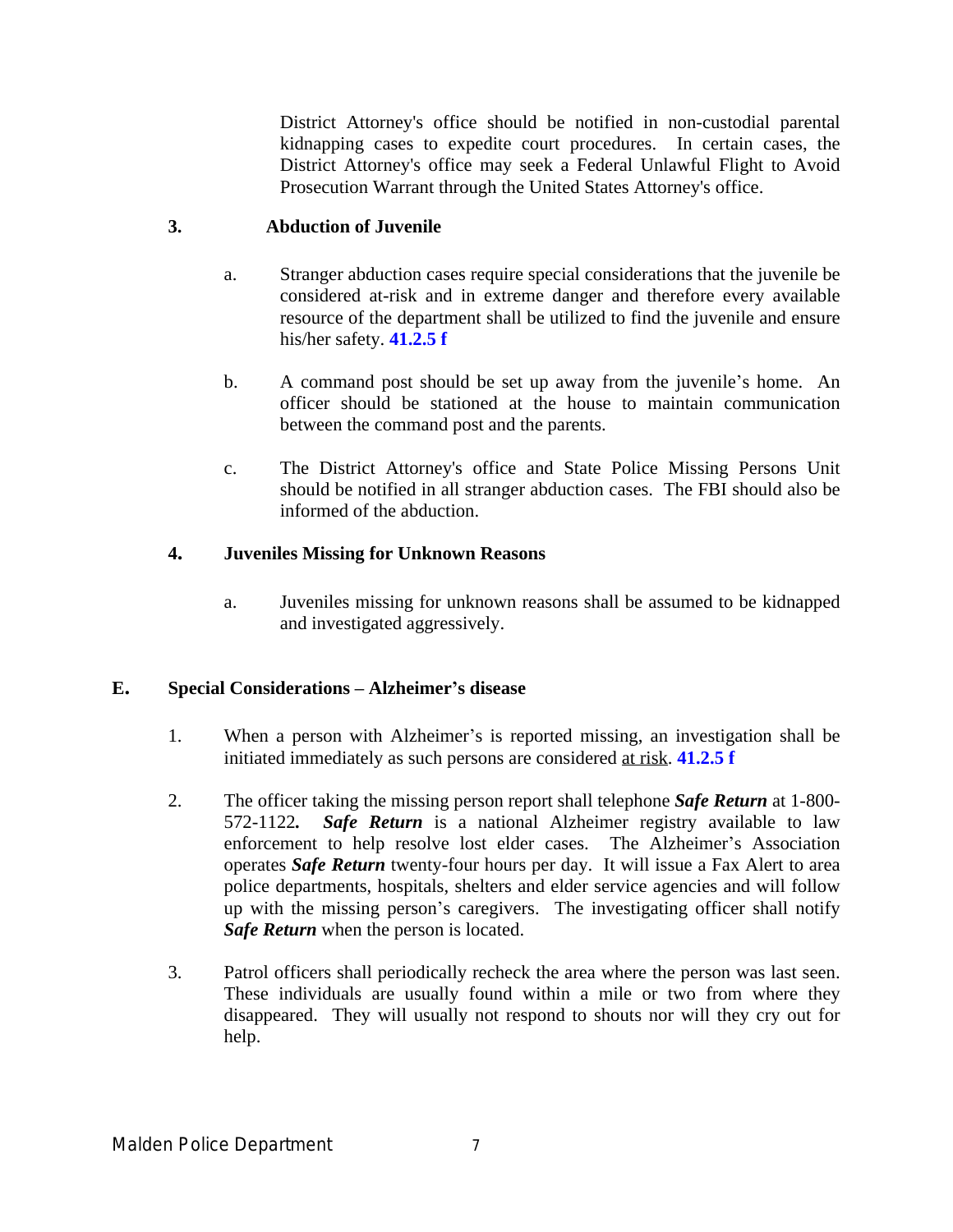#### **F. Recovery of Missing Person**

#### **1. Recovery in Jurisdiction of Department**

- a. Whenever a missing person is located, officers shall ensure that medical attention is provided, if required.
- b. The Officer-in-Charge shall ensure:
	- i. Notification of all of the agencies notified of the situation or involved in the recovery effort;
	- ii. The removal of the information from data bases which had been previously contacted; and **41.2.6 c**
	- iii. That the investigating officer is notified that the missing person has been located.
- c. When an adult missing person is located, the investigating officer shall notify the party originating the report of the status of the missing person, bearing in mind the missing person's right to privacy.
- d. When a missing juvenile is found, the investigating officer shall notify the parent or legal guardian of the juvenile's location so that the parent or guardian may retrieve the juvenile. If the parent or guardian is unable to do so, the *Department of Children & Families* (DCF) shall be notified in an effort to provide temporary custody for the child.
- e. All missing persons, when found, shall be questioned as to their whereabouts and activities. Officers should determine whether the missing person was the victim of any crime during the period of absence. Eliciting a full account of the missing person's whereabouts is essential to future corroboration of the missing person's story.
- f. Officers locating a missing person shall file a report detailing the circumstances surrounding the finding of the person and any particular difficulties encountered (for example, reluctance or refusal to return home) should be noted, as this may signal neglect or abuse in the family. If there is any indication of neglect or abuse of a child, a report should be filed with the *Department of Children & Families*. viii Any other appropriate follow-up action, including the filing of criminal charges, should be taken.
- g. If a missing person is found dead, the procedures outlined in the applicable statute and departmental policy *Dead Bodies*, requiring notification of the Medical Examiner and the District Attorney or his/her representative, shall be followed.<sup>ix</sup> If the deceased is not identified, the police should also act to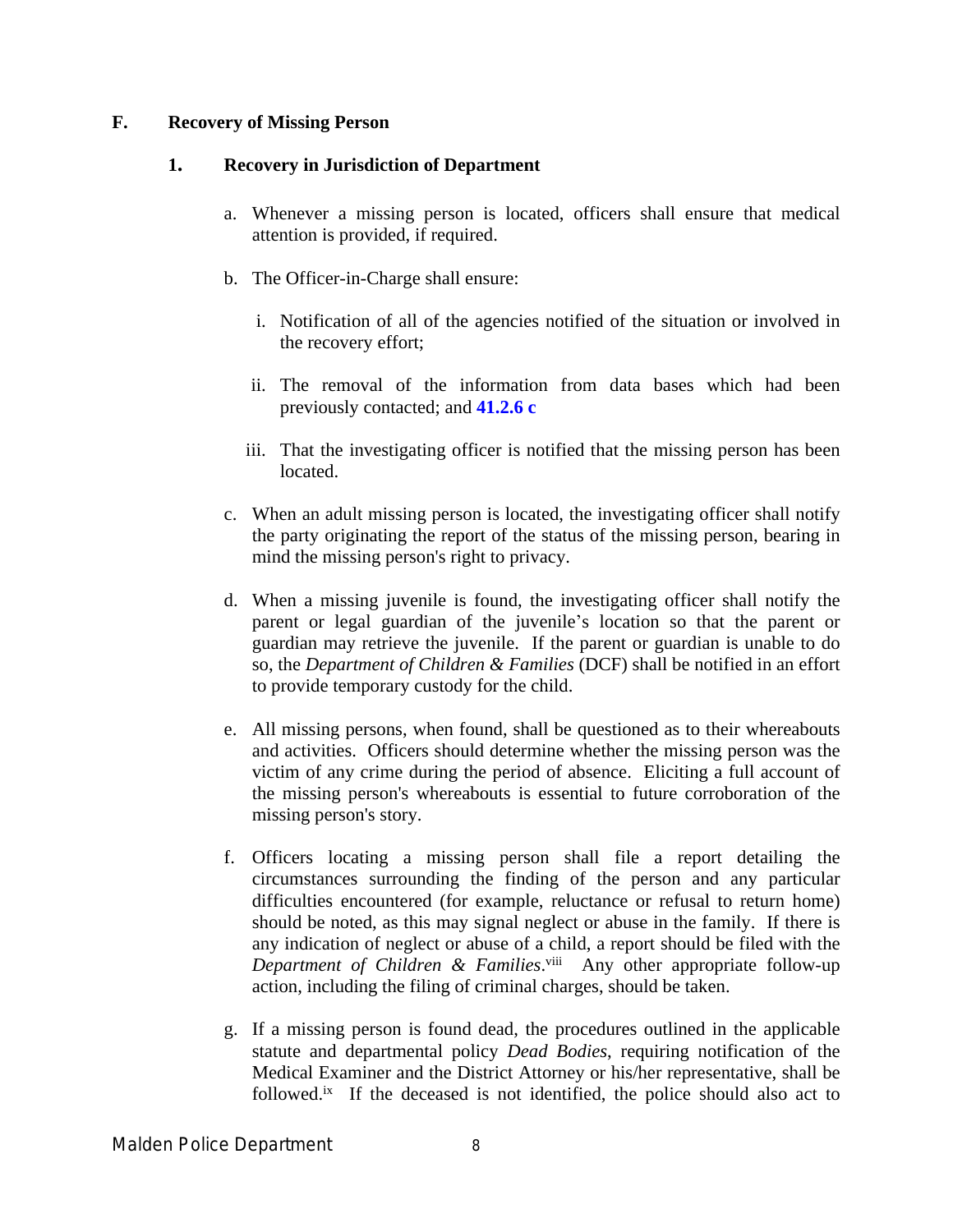ensure that the Medical Examiner notifies the Department of Public Safety (Missing Persons Unit) and furnishes other identifying data, in compliance with the requirements of state law.<sup>x</sup>

#### **2. Recovery in Outside Jurisdiction**

- a. Upon notification that a missing person has been found outside the department's jurisdiction, the Officer-in-Charge shall ensure:
	- i. Notification of all of the agencies previously notified or involved;
	- ii. The removal of the information from data bases which had been previously contacted; and **41.2.6 c**
	- iii. That the investigating officer is notified that the missing person has been located.
- b. The investigating officer shall notify the party originating the report.
- c. The investigating officer shall file a report detailing the conclusion of the missing person's investigation in accordance with departmental procedures.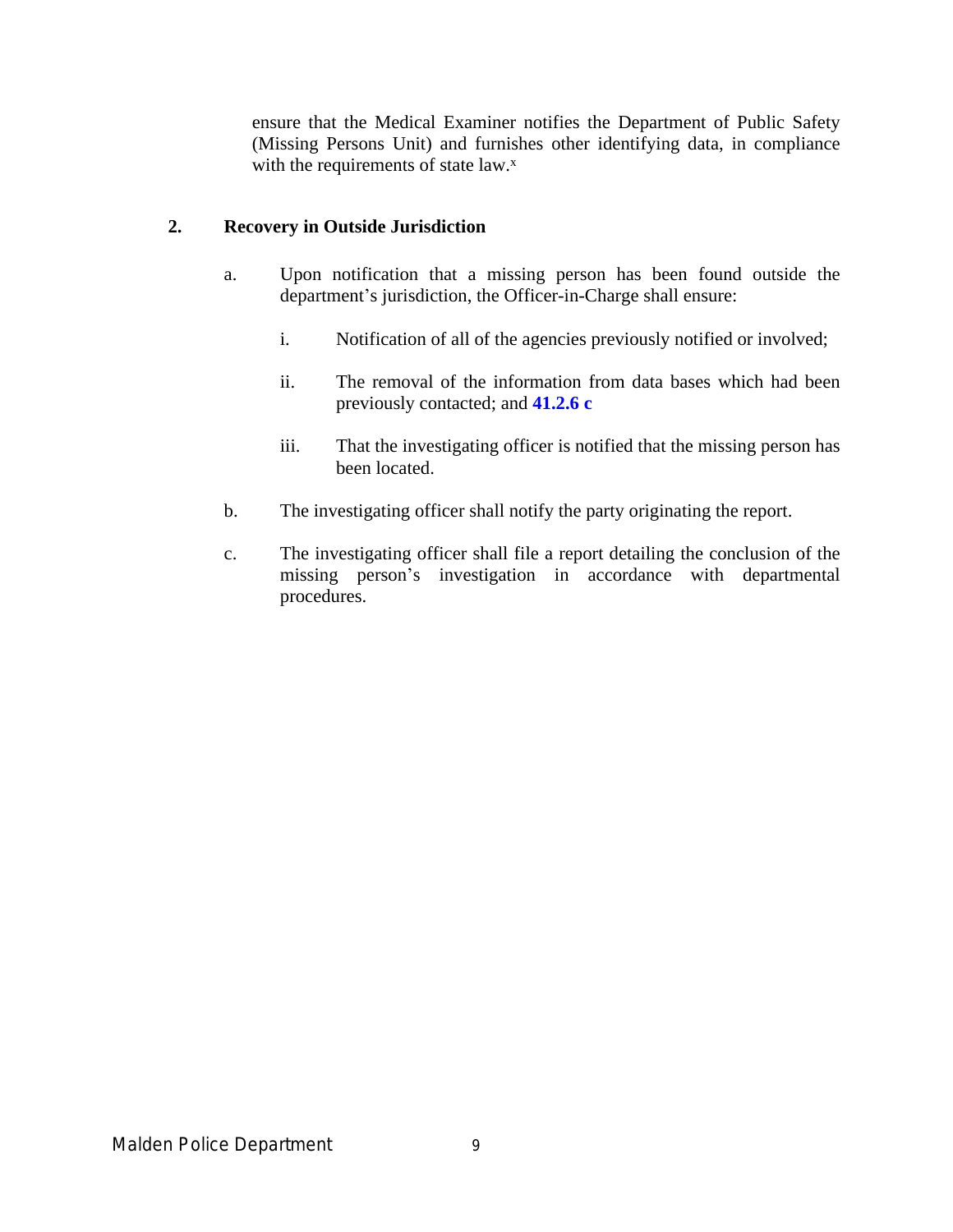## **ATTACHMENT**

#### **Authorization for Release of Medical and Dental Records**

|     | authorize the doctors and dentists listed below to release to the |                                                                                                     |
|-----|-------------------------------------------------------------------|-----------------------------------------------------------------------------------------------------|
|     |                                                                   | any and all medical and dental                                                                      |
|     | (investigating agency)                                            |                                                                                                     |
|     |                                                                   | records or other information which may facilitate the location and                                  |
|     |                                                                   |                                                                                                     |
|     |                                                                   | (name of missing person)                                                                            |
|     |                                                                   | currently missing. I authorize this release on the condition that the police and other persons who  |
|     |                                                                   | receive such information will use it only for the purposes of locating and identifying said missing |
|     |                                                                   |                                                                                                     |
|     |                                                                   | person and will otherwise hold the information in strict confidence.                                |
|     |                                                                   |                                                                                                     |
|     | (signature)                                                       | (date)                                                                                              |
|     | NAMES AND ADDRESSES OF DOCTORS AND DENTISTS                       |                                                                                                     |
|     |                                                                   |                                                                                                     |
| Dr. | (name)                                                            |                                                                                                     |
|     |                                                                   |                                                                                                     |
|     |                                                                   | (address)                                                                                           |
| Dr. |                                                                   |                                                                                                     |
|     | (name)                                                            |                                                                                                     |
|     |                                                                   | (address)                                                                                           |
|     |                                                                   |                                                                                                     |
| Dr. | (name)                                                            |                                                                                                     |
|     |                                                                   |                                                                                                     |
|     |                                                                   | (address)                                                                                           |
|     | Malden Police Department                                          | 10                                                                                                  |
|     |                                                                   |                                                                                                     |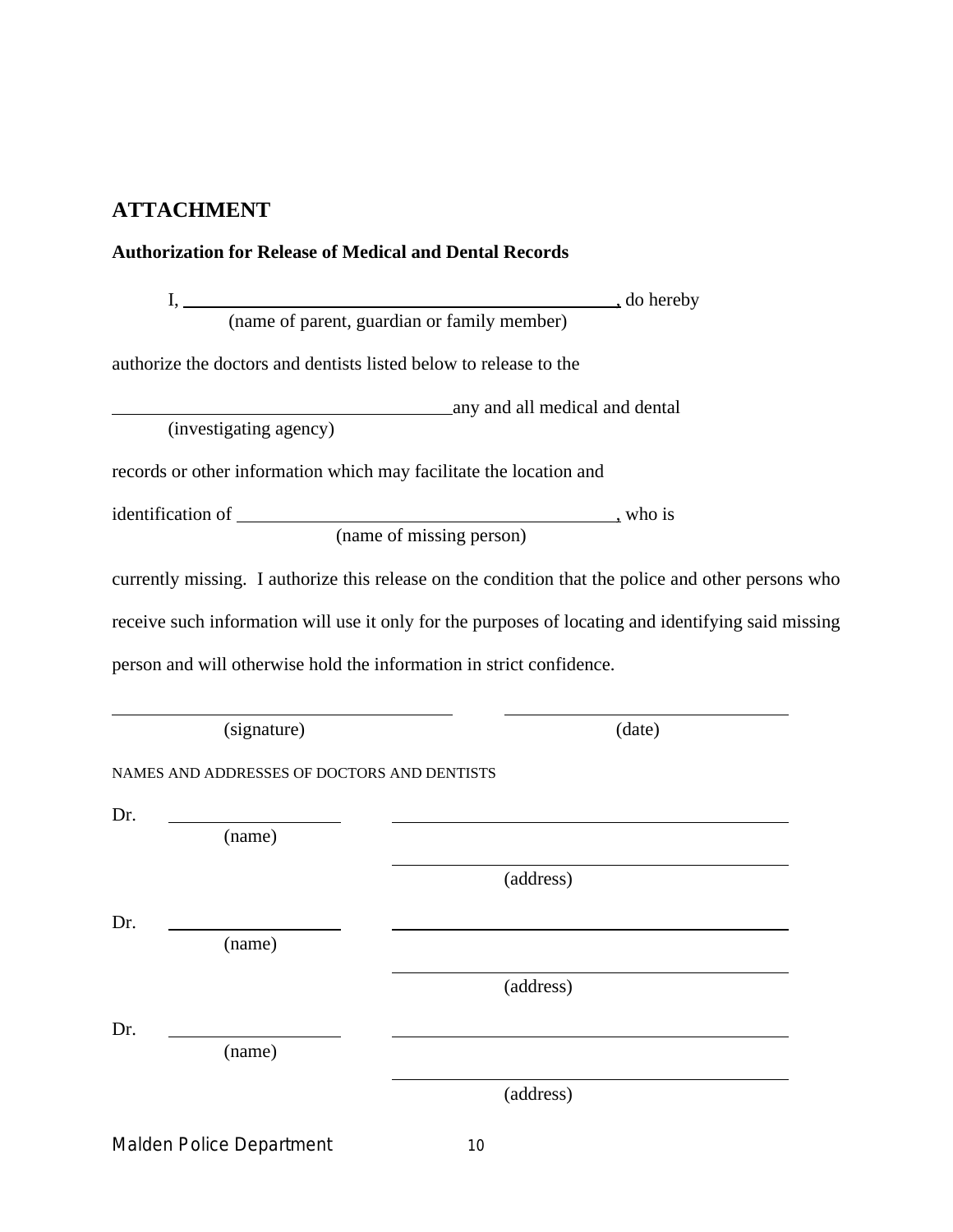Malden Police Department 11